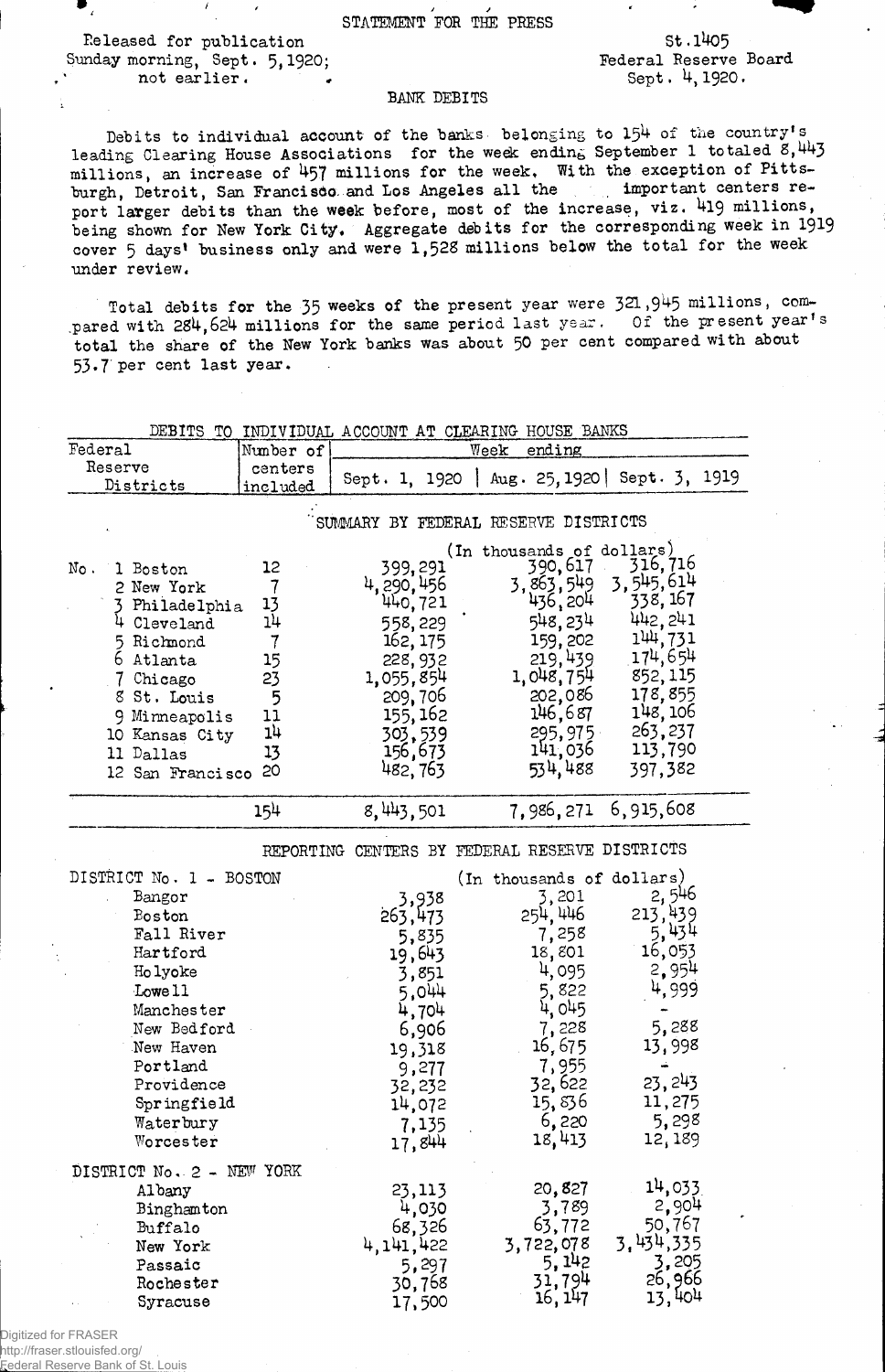|  | DEBITS TO INDIVIDUAL ACCOUNT AT CLEARING HOUSE BANKS<br>treated to the first first your systems of the contraction and contract and the second contract and and contract and contract and contract and contract and contract and contract and contract and the first of the state of t |  |                                 | St.1405a. |
|--|----------------------------------------------------------------------------------------------------------------------------------------------------------------------------------------------------------------------------------------------------------------------------------------|--|---------------------------------|-----------|
|  |                                                                                                                                                                                                                                                                                        |  | $W \circ \circ V$ and $m \circ$ |           |

|                               |                       | week<br>ending            |                    |  |  |  |  |
|-------------------------------|-----------------------|---------------------------|--------------------|--|--|--|--|
|                               | Sept. 1, 1920         | Aug. 25, 1920             | 1919<br>Sept,      |  |  |  |  |
|                               |                       | (In thousands of dollars) |                    |  |  |  |  |
| DISTRICT No. 3 - PHILADELPHIA |                       |                           |                    |  |  |  |  |
| Altoona                       | 3,151                 | 2,471                     | 2,544              |  |  |  |  |
| Chester                       | 5,122                 | 5,182                     | 3,074              |  |  |  |  |
| Harrisburg                    | 2,248                 | 1,229                     | 3,500              |  |  |  |  |
| Johnstown                     | 5, 146                | 4,050                     | 2,484              |  |  |  |  |
| Lancaster                     | 4,660                 | 4,200                     | 4,079              |  |  |  |  |
| Philadelphia                  |                       |                           | 281, 376           |  |  |  |  |
|                               | 371,568               | 364, 101                  |                    |  |  |  |  |
| Reading                       | 3,180                 | 3,352                     | 2,943              |  |  |  |  |
| Scranton                      | 11,960                | 16,074                    | 9,188              |  |  |  |  |
| Trenton                       | 11,569                | 11,942                    | 8,191              |  |  |  |  |
| Wilkes-Barre                  | 8,215                 | 8,275                     | 6,851              |  |  |  |  |
| Williamsport'                 | 3,765                 | 3,807                     | 2,282              |  |  |  |  |
| Wilmington                    | 6,241                 | 6,892                     | 8,707              |  |  |  |  |
| York                          | 3,896                 | 4,629                     | 2,948              |  |  |  |  |
|                               |                       |                           |                    |  |  |  |  |
| DISTRICT No. 4 - CLEVELAND    |                       |                           |                    |  |  |  |  |
| Akron                         | 20,700                | 22,192                    | 21, 235            |  |  |  |  |
| Cincinnati                    | 57,973                | 58,152                    | 49,877             |  |  |  |  |
| Cleveland                     | 171, 101              | 160,470                   | 145,904            |  |  |  |  |
| Columbus                      |                       |                           | 24,492             |  |  |  |  |
|                               | 27,573                | 27,583                    |                    |  |  |  |  |
| Dayton                        | 12,841                | 10,958                    | 11,946             |  |  |  |  |
| Erie                          | 7,485                 | 7,814                     | 5,122              |  |  |  |  |
| Greensburg                    | 7,387                 | 7, 191                    | 3,587              |  |  |  |  |
| Lexington                     | 4,122                 | 4,336                     | 4,374              |  |  |  |  |
| Oil City                      | 2,750                 | 3,156                     | 2,010              |  |  |  |  |
| Pittsburgh                    | 185,920               | 192,498                   | 127,953            |  |  |  |  |
| Springfield                   | 3,665                 | 3,246                     | 3,799              |  |  |  |  |
| Toledo                        | 30,981                | 29,900                    | 23,056             |  |  |  |  |
|                               | 10,677                |                           | 5,714              |  |  |  |  |
| Whee ling                     | 15,054                | 7,517                     |                    |  |  |  |  |
| Youngstown                    |                       | 13,221                    | 13,172             |  |  |  |  |
|                               |                       |                           |                    |  |  |  |  |
| DISTRICT No. 5 - RICHMOND     |                       |                           | 90,764             |  |  |  |  |
| Baltimore                     | 98,314                | 94,988                    |                    |  |  |  |  |
| Charleston                    | 5,875                 | 5,170                     | 4,538              |  |  |  |  |
| Charlotte                     | 6,878                 | 6,405                     | 3,400              |  |  |  |  |
| Columbia                      | 4,717                 | 4,228                     | 5,711              |  |  |  |  |
| Huntington                    | 5,747                 | 6,091                     |                    |  |  |  |  |
| Norfolk                       | 17,995                | 19,821                    | 14,572             |  |  |  |  |
| Raleigh                       | 3,400                 | 3,379                     | 3,062              |  |  |  |  |
| Richmond                      | 24,996                | 25,211                    | 22,684             |  |  |  |  |
| Washington                    | 29,774                | 30,751                    |                    |  |  |  |  |
|                               |                       |                           |                    |  |  |  |  |
| DISTRICT No. 6 - ATIANTA      |                       |                           |                    |  |  |  |  |
| Atlanta                       | 26,452                | 25,965                    | 24,099 ·           |  |  |  |  |
| Augusta                       |                       | 6,987                     | 6,912              |  |  |  |  |
|                               | $6, 153$<br>$16, 707$ | 16,191                    | 11,799             |  |  |  |  |
| Birmingham                    |                       |                           | 9,302              |  |  |  |  |
| Chattanooga                   | 10,219                | 10,221                    |                    |  |  |  |  |
| Jacksonville                  | 12,665<br>7,310       | 12,416                    | 9,608              |  |  |  |  |
| Knoxville                     |                       | 6,325                     | 5,378              |  |  |  |  |
| Macon                         | 5,009                 | 5,299                     | 7,920              |  |  |  |  |
| Mobile                        | 8,186                 | 7,429                     |                    |  |  |  |  |
| Montgomery                    | 4,949                 | 3,836                     | $6,758$<br>$3,462$ |  |  |  |  |
| Nashville                     | 22,927                | 22,656                    | 15,548             |  |  |  |  |
|                               | 83,887                | 80,461                    | 53,320             |  |  |  |  |
| New Orleans                   |                       |                           |                    |  |  |  |  |
| Pensacola                     | 2,487                 | 2,051                     | 1,908              |  |  |  |  |
| Savannah                      | 15,015                | 12,746                    | 13,396             |  |  |  |  |
| Tampa                         | 5,675                 | 5,486                     | 4,030              |  |  |  |  |
| Vicksburg                     | 1,291                 | 1,370                     | 1,214              |  |  |  |  |
|                               |                       |                           |                    |  |  |  |  |

 $\ddot{\phantom{0}}$ 

÷

 $\bar{z}$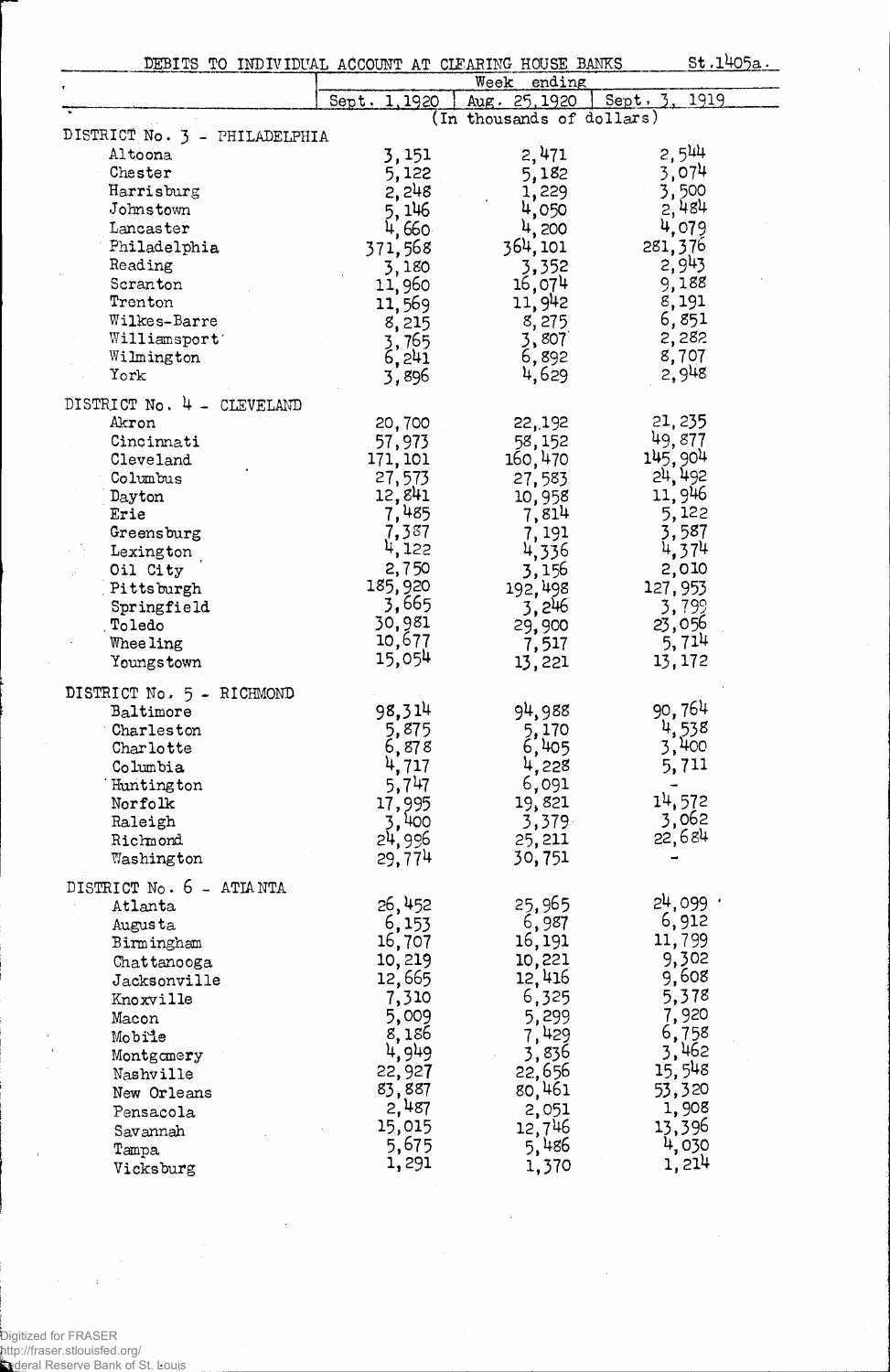| DEBITS TO INDIVIDUAL ACCOUNT AT CLEARING HOUSE BANKS |                                |                           | St.1405b.           |
|------------------------------------------------------|--------------------------------|---------------------------|---------------------|
|                                                      |                                | Week<br>ending.           |                     |
|                                                      | Sept. I                        | 1920<br>Aug. 25.1920      | Sept.<br>1919       |
|                                                      |                                | (In thousands of dollars) |                     |
| DISTRICT No. 7 - CHICAGO                             |                                |                           |                     |
| <b><i>Bay</i></b> City                               | 2,953                          | 3,253                     | 2,431               |
| Blocmington                                          | $-3,019$                       | 2,379                     | 2,797               |
| Cedar Rapids                                         | 10.112                         | 10,602                    | 9,243               |
| Chicago.                                             | 685,164                        | 639,908                   | 548, 187            |
| Davenport                                            | 7,281                          | 6,785                     | 6,300               |
| Decatur                                              | 4,259                          | 3,949                     | 3,764               |
| Des Moines                                           | 18,865                         | 18,872                    | 17,088              |
| Detroit                                              | 104,058                        | 164,542                   | 107, 131            |
| Dubuque                                              | 3,127                          | 3,202                     | 2,236               |
| Flint                                                | 10,481                         | 9,403                     | 7,932               |
| Ft. Wayne                                            | 6,999                          | 7,248                     | $\frac{4}{5}$ , 521 |
| Grand Rapids                                         |                                | 21,878                    | 16,256              |
| Indianapolis                                         | 20,466<br>59,451               | 37, 191                   | 26,907              |
| Jackson                                              | 5,236                          | 4,616                     | 3,784               |
| Kalamazoo                                            | 5,<br>478                      | 5,273                     | 3,214               |
| Lansing                                              | 6,042                          | 6,479                     | 5,835               |
| Milwaukee                                            | 60,274                         | 60,393                    | 51, 190             |
| Moline                                               | 2,828                          | 2,596                     |                     |
| Peoria                                               | 9,922                          | 9,388                     | 5,674               |
| Rockford                                             | 5,962                          | 5,719                     | 4,183               |
| Sioux City                                           | 14, 223                        | 13,400                    | 10,800              |
| South Bend                                           | 5,131                          | 5,712                     | 2,828               |
| Springfield                                          | 3,781                          | 4,255                     | 4,040               |
| Vaterloo                                             | 3,570                          | 4,307                     | 2,774               |
|                                                      |                                |                           |                     |
| DISTRICT No. 8 - ST. LOUIS                           |                                |                           |                     |
| Evansville                                           | 4,760                          | 4,274                     | 4,256               |
| Little Rock                                          | 7,720                          | 6,716                     | 10,019              |
| Louisville                                           | 27, 197                        | 28,702                    | 25,965              |
| Memphis                                              | 30,286                         | 28,110                    | 23, 746             |
| St. Louis                                            | 139,743                        | 134.284                   | 114,866             |
| DISTRICT No. 9 - MINNEAPOLIS                         |                                |                           |                     |
| Aberdeen                                             | 1,849                          | 1,752                     | 1,780               |
| Billings                                             |                                | 1,725                     | 1,969               |
| Duluth                                               | $2,031$<br>$20,482$<br>$3,499$ | 19,622                    | 17,263              |
| Fargo                                                |                                | 3,307                     | 7,729               |
| Grand Forks                                          | 1,508                          | 1,600                     | 1,514               |
| Great Falls                                          | 2,341                          | 1,986                     | 1,797               |
| Helena                                               | 2,305                          | 2,174                     | 3,752               |
| Minneapolis                                          |                                | 79, 164                   | 78,255              |
| St. Paul                                             | 83, 885<br>34, 447             | 32,557                    | 31,395              |
| Sioux Falls                                          | 4,993                          | 5,421                     |                     |
| Superior                                             | 1,841                          | 1,811                     | 1,753               |
| Winona                                               | 974.                           | 989                       | 899                 |
|                                                      |                                |                           |                     |
| DISTRICT No. 10 - KANSAS CITY                        |                                |                           |                     |
| Atchison                                             | 378                            | 436                       |                     |
| Dartlesville                                         | 3,404                          | 2,831                     | 2,775               |
| Cheyenne                                             | 2,001                          | 2,282                     |                     |
| Colorado Springs                                     | 3,204                          | 3,389                     | 2,958               |
| Denver                                               | 43,676                         | 38,383                    | 26,732              |
| Joplin                                               | 2,940                          | 2,969                     | 2,624               |
| Kansas City, Kan.                                    | 3,<br>634                      | 4,282                     | 3,342               |
| Kansas City, Mo.                                     | 89,495                         | 88,631                    | 91,021              |
| Muskogee                                             | 3,965                          | 4,795                     | 3,470               |
| Oklahoma City                                        | 29,269                         | 26,785                    | 15,046              |
| Omaha                                                | 53,598                         | 56,914                    | 59,559              |
| Pueblo                                               | 3,405                          | 3,832                     | 2,714               |
| St. Joseph                                           | 15,935                         | 18,830                    | 15,486              |
| Topeka                                               | 3,827                          | 3,993                     | 5,672               |
| Tulsa                                                | 31, 244                        | 24,816                    | 18,014              |
| Wichita                                              | 15,943                         | 15,525                    | 13,824              |

 $\bar{\mathcal{A}}$ 

Digitized for FRASER

http://fraser.stlouisfed.org/ Federal Reserve Bank of St. Louis